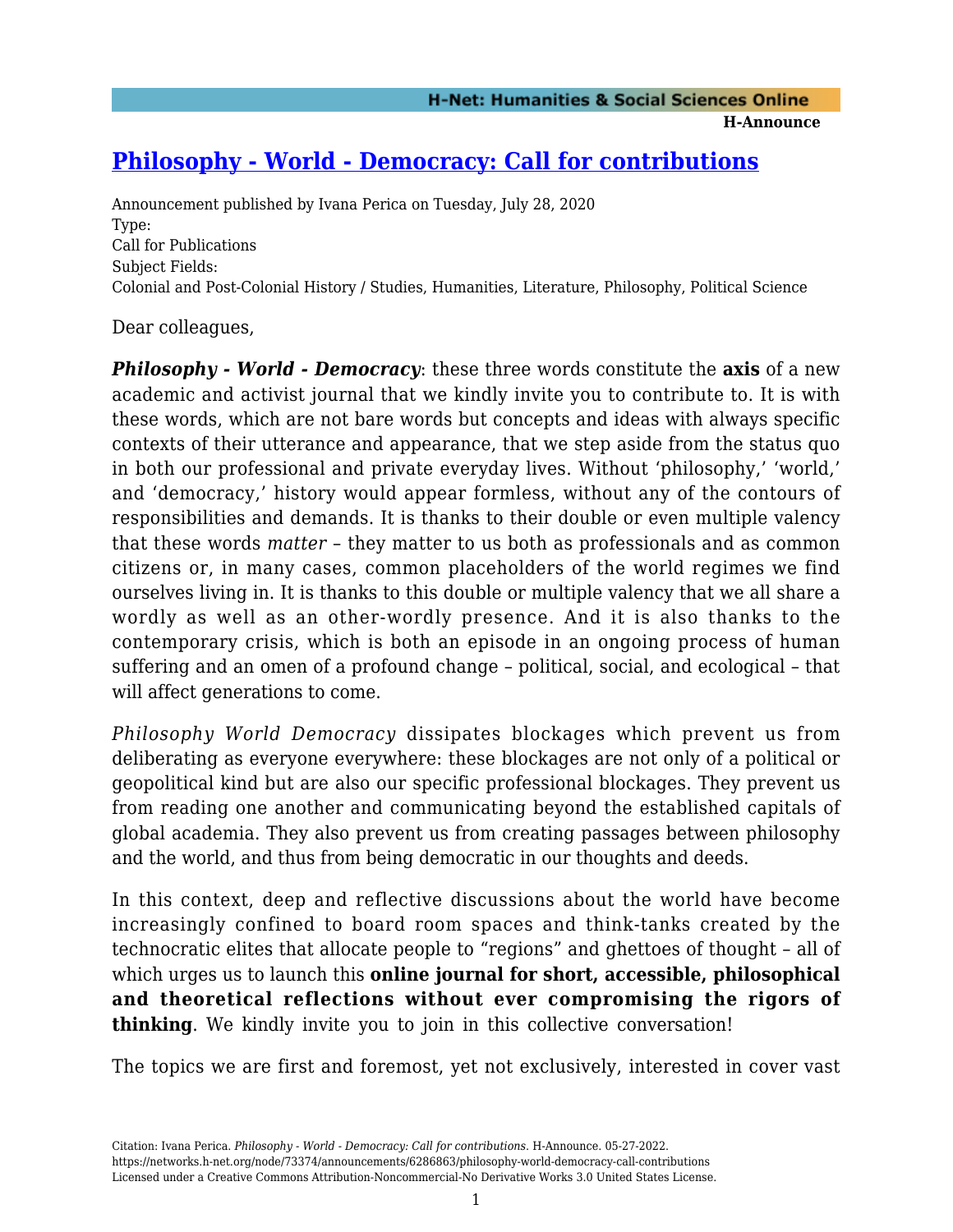## **H-Net: Humanities & Social Sciences Online H-Announce**

fields of interest: politics, ecology, philosophy, arts & literature, economics, technology, and more. Independent of your disciplinary specialization, we warmly encourage you to think holistically and to try out connections between your own scholarly focus and other fields of interest, or between your own geographical niche and the whole "atlas of remote islands" of thought (Judith Schalansky).

## **Your contribution:**

The impact of our journal is expected as follows: we plan to offer sophisticated, complex, and highly specialized contributions to scholarly publishing which can also be accessed by the general public interested in the contemporary world and all its facets and perspectives.

1) One way to do this is to shorten and rewrite an already published scholarly article according to our criteria of 1) readability (please avoid hermetic discourse and implied knowledge shared by the "enlightened few"), 2) **topicality** (touching upon and dealing with issues that concern us all), and 3) **brevity** (the essay should not exceed 4000 words), however longer essays will be considered and appropriately prepared while working with the authors.

Preparing your already published work should not need further research time; all that is required is readjusting the results to engage a more general reading public. Although public visibility and responsibility is a central feature of scholarly work and critical outreach, this seems to have been forgotten in the neoliberal privatization of universities as agents that organize our work.

2) Another approach is to write a new essay on an issue that is topical from our journal's point of view. In this situation, you can prepare a draft paper that includes bullet points of the planned discussion, and we will get back to you with our thoughts, wishes, or recommendations.

For other ideas and suggestions (if, for example, you are considering submitting a podcast or an interview instead), please contact us at [philosophy.world.democracy@gmail.com.](mailto:philosophy.world.democracy@gmail.com)

*Philosophy World Democracy* is a **multilingual journal** – it solicits articles in all languages. Should you wish to submit an essay in a language that is not spoken by